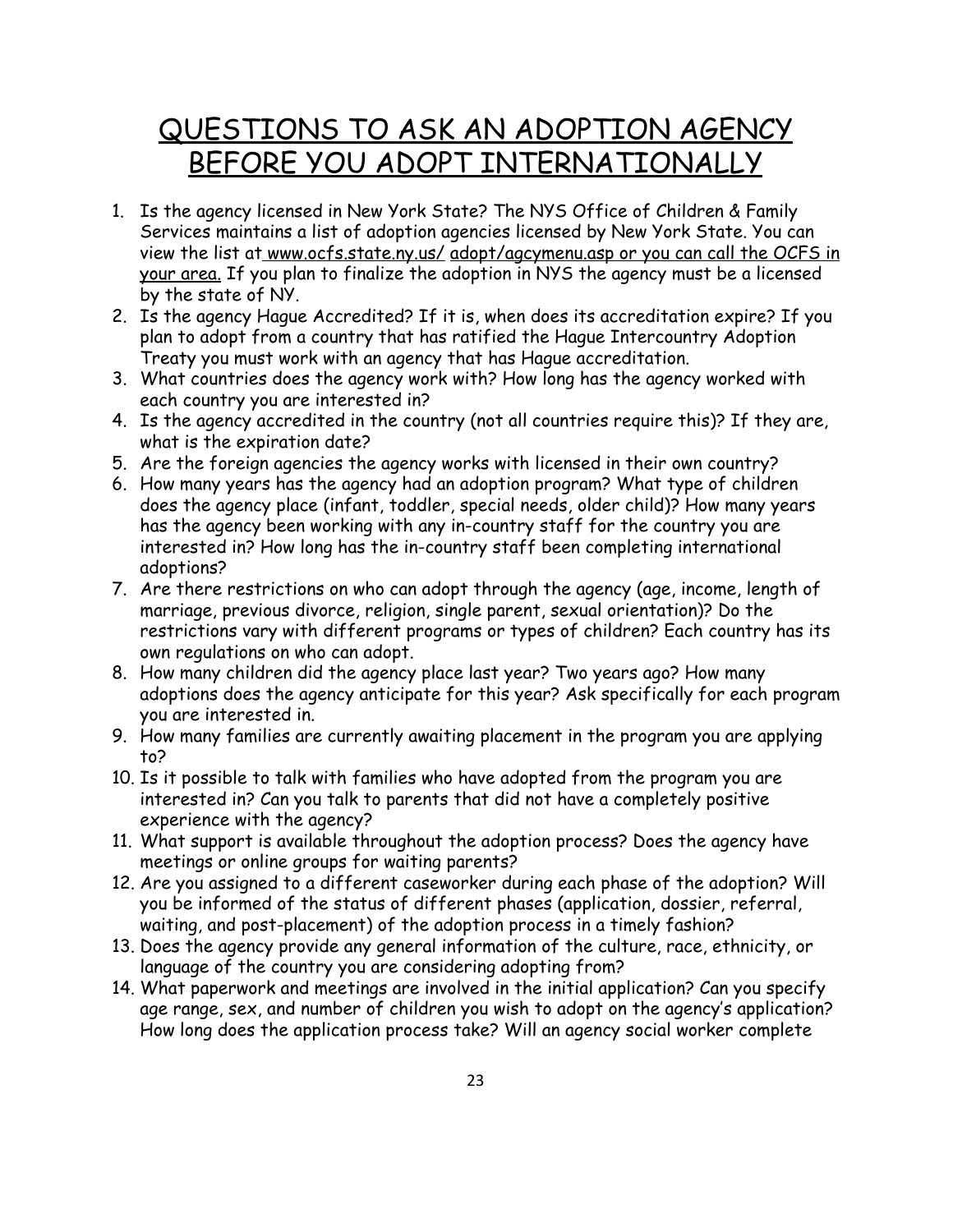the home study? When will you know if you are approved? If you are not approved, can you find out why? Is there an appeal process?

- 15. What is the agency's process if country you are applying to closes its international adoption program? Can you switch to another program within the agency? What, if any, fees are transferred to the new program and which fees need to be paid again for the new program?
- 16. What will be the total cost of adopting from the country you are interested in applying to? Does the fee cover the home study, travel, food, translator fees, hotel, drivers, donations to orphanages, gifts to officials and host families while abroad, all post-placement visits, the fee to the placing agency, immigration fees, transportation in the country, miscellaneous fees such as visa, dossier preparation, notarization, medical exams, document translation, and exit tax? Are there any services that cost additional? What type of payment schedule does the agency have? You should never pay the majority of the fee at the beginning of the process. What is the agency's policy about fee payment if the adoption is not completed?
- 17. How long does it take from approval to the referral of a child? How and when is a referral made? How long does it take from the referral of a child to the child coming home?
- 18. What immigration paperwork do you need to complete? What help will you receive from the agency in completing the immigration paperwork? Where do you need to go for finger printing?
- 19. Does the agency take care of authenticating documents or are you responsible for obtaining them?
- 20.Has an agency representative visited the orphanage and/or the in-country facilitator? If so, how frequently does an agency representative visit? What is the orphanage or foster care like?
- 21. What is the current political climate in any country in which you are considering adoption? Have the country's adoption laws recently been changed or is the country considering changing its adoption laws? Have there been any recent suspensions or unexpected delays with the program? How is the agency informed about changes in foreign law or procedures? You can also call the counselor's office at the US Embassy in the country you are considering or the country's embassy in Washington DC to learn if there are any problems with the agency you are considering or with adoption by US citizens in the country.
- 22.What does the agency do to ensure that the child is a documented orphan?
- 23.What information is available on the birthparents? Will there be any contact with the birthparents? How and when will the birthparents rights be terminated? Will you be able to meet the foster parents or caregivers to learn the child's routine?
- 24.What types of medical conditions are usually seen in the children from the countries you are considering adoption from (e.g. Parasites, Hepatitis B, fetal alcohol syndrome)? What medical tests are done on the children and how reliable are they considered to be?
- 25.Will you receive medical and social background, a video or a photo of the child you are referred? Does the agency have a person on staff to review the medical records and